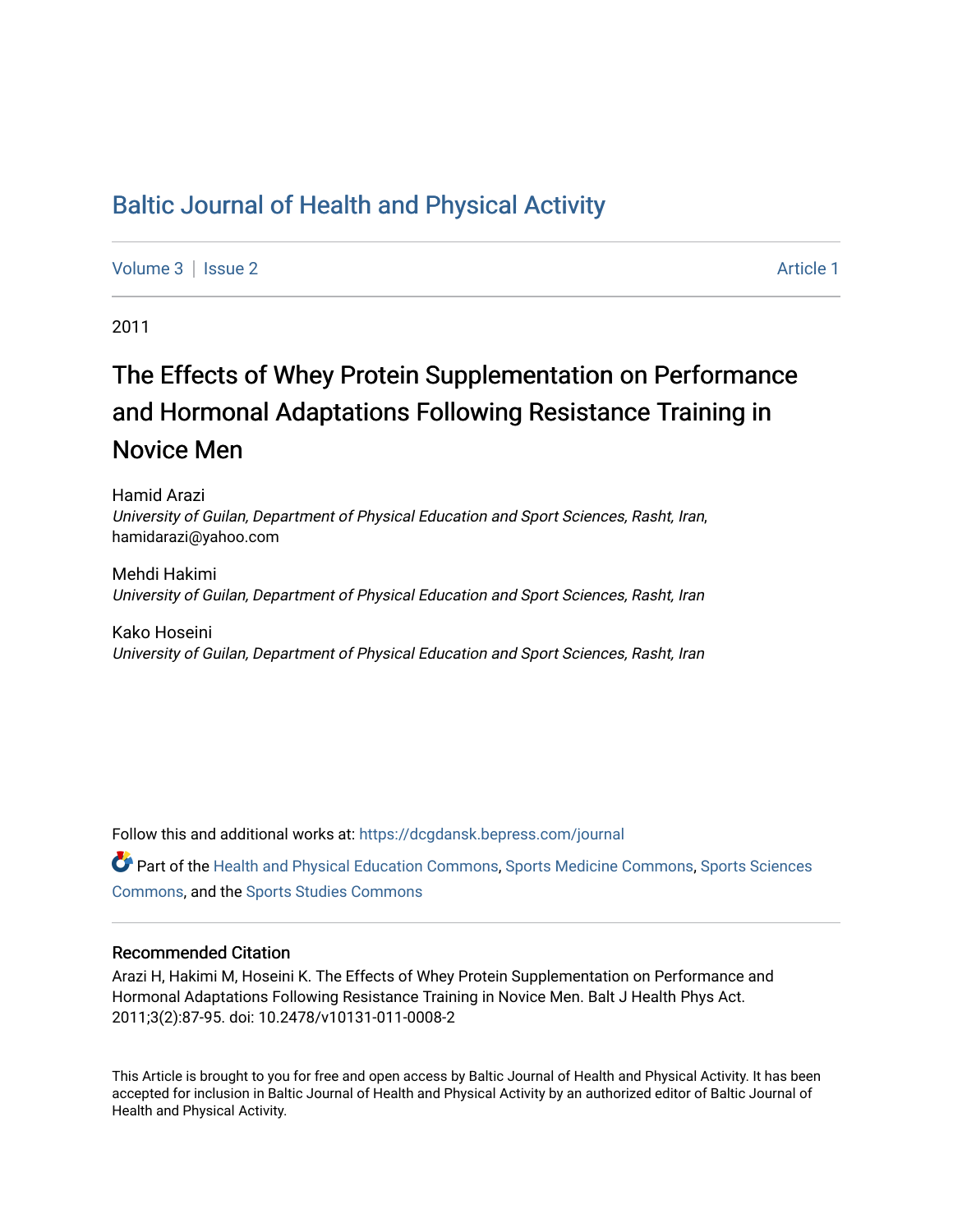|                                                                                                                                    | The Effects of Whey Protein Supplementation on<br><b>Performance and Hormonal Adaptations</b><br><b>Following Resistance Training in Novice Men</b>                                                                                                                                                                                                                                                                                                                                                                                                                                                                                                                                                                                                                                    |  |  |  |
|------------------------------------------------------------------------------------------------------------------------------------|----------------------------------------------------------------------------------------------------------------------------------------------------------------------------------------------------------------------------------------------------------------------------------------------------------------------------------------------------------------------------------------------------------------------------------------------------------------------------------------------------------------------------------------------------------------------------------------------------------------------------------------------------------------------------------------------------------------------------------------------------------------------------------------|--|--|--|
|                                                                                                                                    | DOI: 10.2478/v10131-011-0008-2                                                                                                                                                                                                                                                                                                                                                                                                                                                                                                                                                                                                                                                                                                                                                         |  |  |  |
| <b>Authors' Contribution:</b><br>A - Study Design<br><b>B</b> - Data Collection                                                    | Hamid Arazi <sup>(A, B, C, D, E, F, G)</sup> , Mehdi Hakimi <sup>(A,B,C, D, E, F, G)</sup> ,<br>Kako Hoseini <sup>(A, B, C, D, E, F, G)</sup>                                                                                                                                                                                                                                                                                                                                                                                                                                                                                                                                                                                                                                          |  |  |  |
| C - Statistical Analysis<br>D - Data Interpretation<br>E - Manuscript Preparation<br>F - Literature Search<br>G - Funds Collection | University of Guilan, Department of Physical Education and Sport Sciences,<br>Rasht, Iran                                                                                                                                                                                                                                                                                                                                                                                                                                                                                                                                                                                                                                                                                              |  |  |  |
|                                                                                                                                    | Key words: protein supplementation, resistance training, hormonal changes                                                                                                                                                                                                                                                                                                                                                                                                                                                                                                                                                                                                                                                                                                              |  |  |  |
|                                                                                                                                    | <b>Abstract</b>                                                                                                                                                                                                                                                                                                                                                                                                                                                                                                                                                                                                                                                                                                                                                                        |  |  |  |
| <b>Background:</b>                                                                                                                 | The purpose of this study was to determine the effects of whey protein<br>supplementation on performance and hormonal changes during an 8-week<br>resistance training program in novice weight trained men.<br>Material/Methods:   Forty recreational weight trained men were randomly divided into a whey<br>protein supplementation (WP) group (n=20), and a placebo (PL) group<br>(n=20). Each group was given either whey protein or a placebo in a double-<br>blind manner to be taken orally for eight weeks (1.8g/kg/day). WP and PL<br>groups performed the same weight training program 3 days, each week for 8<br>weeks. The training consisted of 3 sets of 8 repetitions, and the initial weight<br>was 80% of the pre-1RM. Subjects were tested for performance and blood |  |  |  |
|                                                                                                                                    | hormone concentrations before and after the 8-week period.<br><b>Results:</b> The WP group achieved greater increases in body weight, explosive muscular<br>power, muscle strength and blood testosterone when compared to the PL<br>group; however, cortisol concentrations were significantly more reduced in<br>WP group when compared to the PL group.                                                                                                                                                                                                                                                                                                                                                                                                                             |  |  |  |
|                                                                                                                                    | <b>Conclusions:</b> It can, therefore, be concluded that within 8 weeks whey protein<br>supplementation was found to increase explosive muscular power, body<br>weight and muscle strength.                                                                                                                                                                                                                                                                                                                                                                                                                                                                                                                                                                                            |  |  |  |
| Word count: 3292                                                                                                                   |                                                                                                                                                                                                                                                                                                                                                                                                                                                                                                                                                                                                                                                                                                                                                                                        |  |  |  |
| Tables: 2<br>Figures: -                                                                                                            | Received: January 2011<br>Accepted: May 2011                                                                                                                                                                                                                                                                                                                                                                                                                                                                                                                                                                                                                                                                                                                                           |  |  |  |

**Address for correspondence:** 

Hamid Arazi (Ph. D.)

**References**: 53

Assistant Professor in Exercise Physiology,

Faculty of Physical Education and Sport Sciences, University of Guilan, P.O.Boxs: 1438-Rasht-Iran. Tel: +98 911 139 9207 Email: h\_arazi2003@yahoo.com

**Published:** June 2011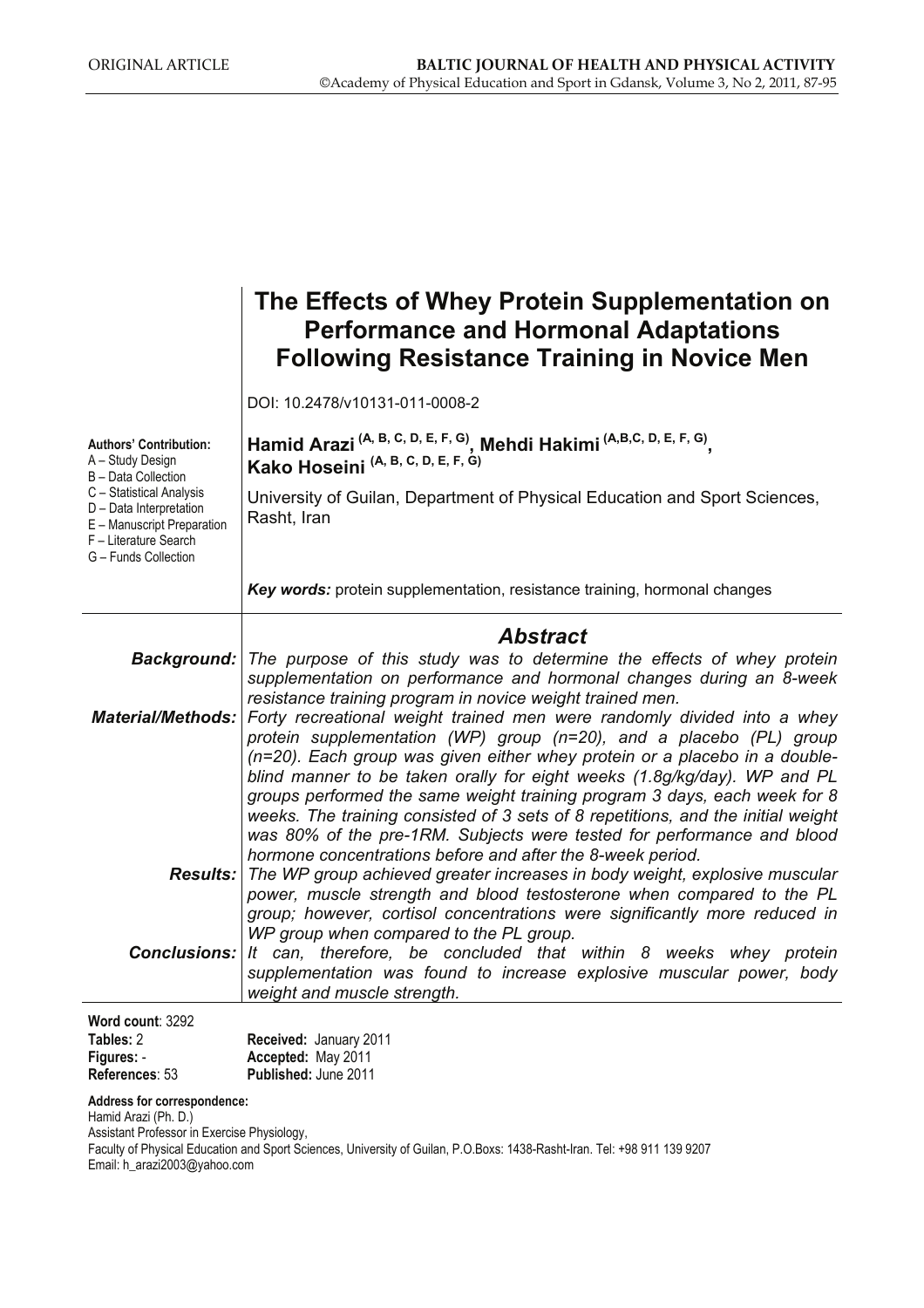# **Introduction**

Resistance training programs are used to achieve many different goals, such as performance improvement, injury rehabilitation, muscle tone improvement and strength improvement [1]. People around the world spend billions of dollars on supplements [2]. On the other hand, improving athletic performance, reducing fatigue, changes in body composition and fitness are the increased requirements for the consumption of nutrient supplements [3]. Protein is one of the most popular dietary supplements marketed to athletes and physically active individuals [4]. Although some studies have demonstrated that protein supplementation in previously untrained adults performing resistance exercise does not provide any benefit in regard to increases in lean body mass or strength [5,6], evidence does support a greater protein need for strength and power athletes compared to endurance athletes and the sedentary population [7,8]. Considering that heavy resistance exercise results in disruption or damage to the active muscle fibers, a greater protein intake may assist in the repair and remodeling process of these fibers [9]. A decrease in muscle damage, attenuation of force decrements, and an enhanced recovery from resistance exercise has been demonstrated in subjects using protein supplements [10,11]. During the manufacturing process of cheese or casein whey proteins are separated from whey liquid (whey) as complete and efficacious proteins with the biological value of 104–159 amino acids, rich in vitamins and minerals required of athletes and active compounds of biological growth factors [12]. To maintain a positive nitrogen balance in strength-trained individuals, it is suggested that they consume protein intake ranging from 1.6 to 1.8 g  $\cdot$  kg<sup>-1</sup>  $\cdot$  day<sup>-1</sup> [13,14]. The combination of resistance training with reduced cortisol concentrations suggests attenuation in the rise of post-exercise muscle degradation [15]. In addition, dietary protein content has also been suggested to influence testosterone concentrations [16] and the hormonal response to a resistance exercise session [17]. Several human [18,19,20, 21] and rodent trials [22,23] demonstrate whey protein's ability to improve body composition (increase in muscle mass and/or a decrease in fat mass) as well as to promote a physiological response that may explain these changes. For example, in a group of healthy adults, in direct comparison to supplementation with casein, whey protein supplementation (30 grams/day) improved body composition (lean mass was maintained, while fat mass was reduced) via enhanced antioxidant (GSH) status [21]. This improvement was obtained without exercise training. Another double-blinded study that used two groups of matched, resistance exercise-trained young men, demonstrated a significantly greater gain in lean body mass and strength in a group provided with whey protein isolate (1.5g/kg/day) compared to a matched group given an equivalent dose of casein [20]. However, there have only been a few studies that have examined the effect of prolonged protein supplementation (e.g. length of a typical off-season resistance training program) on changes in hormonal concentrations in resistance trained men. Studies examining the effect of protein supplementation on strength enhancement are limited and results have been inconclusive. However, other studies did not find any significant changes in the profiles of hormonal responses to resistance exercise due to long-term strength training in adult men [24,25,26,27]. Thus, the purpose of this study was to examine the effect of whey protein supplementation on strength, explosive muscular power, body weight and hormonal adaptations during an 8-week resistance training program in novice weight trained men.

# **Material and methods**

## *Subjects*

Forty healthy recreationally training male students of Guilan University volunteered to participate in this study. Subjects were randomly assigned to either a whey protein supplement group (WP; n =20) or a placebo group (PL; n =20). After signing the informed consent, demographic information regarding each subject was collected. This information included the subject's age, height and body weight (see Table 1). Before undergoing the tests, the subjects were given explanations about the assessment procedures, study objectives, and the possible benefits and risks. The Institutional Review Board of the University approved of the research protocol. According to the medical information questionnaire, all subjects were healthy and none complained of hypertension, a cardiovascular disease, diabetes, lipid disorders, a kidney disease,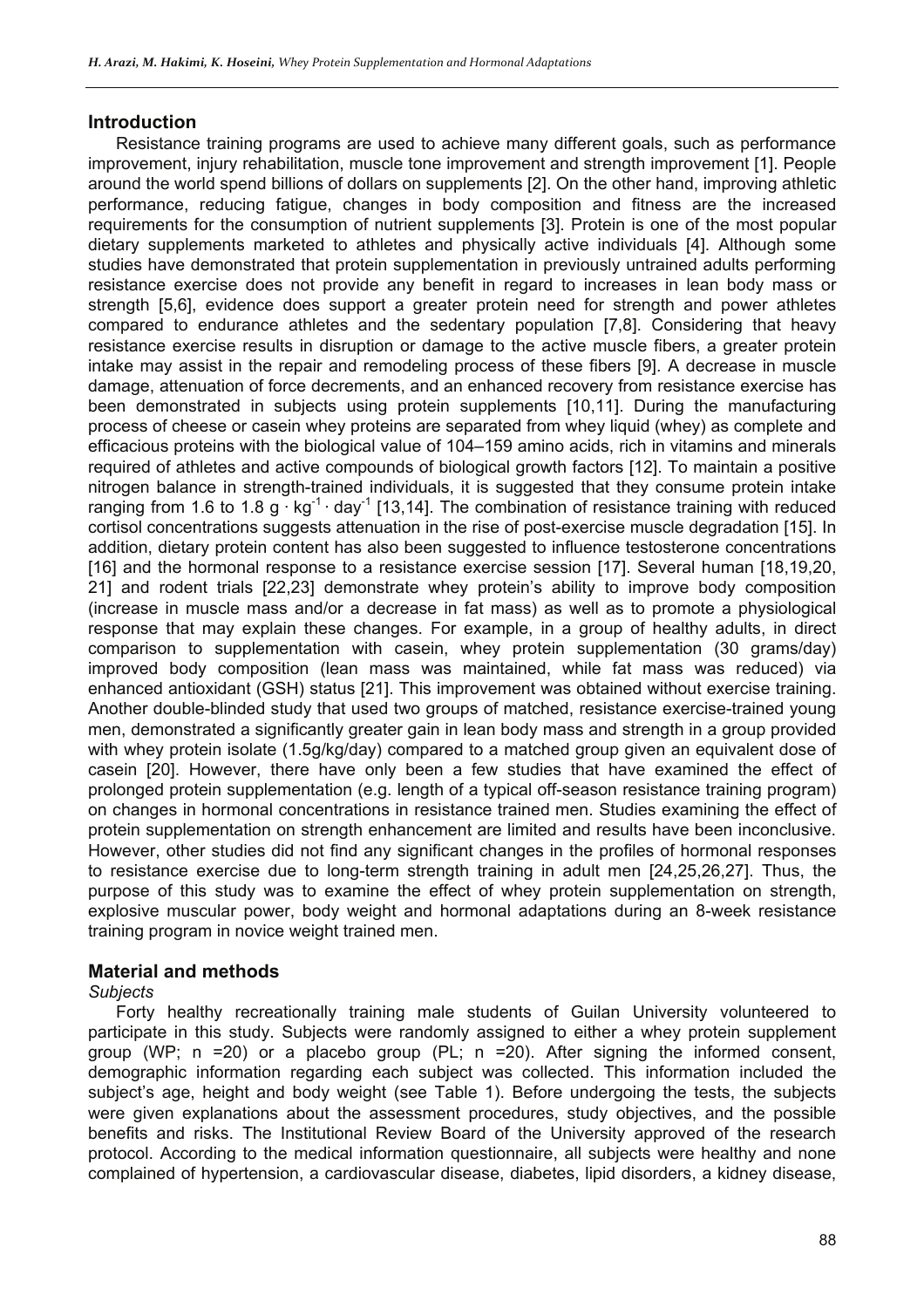a liver disease, respiratory and bone injuries and did not report any supplement use in past 6 months. None of them had continuous exercise history. They were recreationally weight trained and did not follow a specific diet. The study protocol was explained to the volunteers, and all of them signed a written consent for the study. Before the study, the subjects were informed about the type, severity and number of days in a week and the time of activities, and they were asked to keep the diet and the intensity of activities constant during the study period, and not to use any other dietary supplements. Their body weight was measured to the nearest 0.1 kg using an electronic body weight scale (Seca 707; Seca GmbH & Co. KG., Hamburg, Germany).

| <b>Parameters</b> | WP group<br>$(N=20)$ | PL group<br>$(N=20)$ |
|-------------------|----------------------|----------------------|
| Age (yrs)         | $21.3 \pm 1.2$       | $22.5 \pm 3.4$       |
| Height (m)        | $1.74 \pm 4.22$      | $1.75 \pm 3.52$      |
| Body weight (kg)  | $73.01 \pm 5.84$     | $73.42 \pm 6.46$     |

|  |  |  |  |  | Tab. 1. Study participants' demographics |
|--|--|--|--|--|------------------------------------------|
|--|--|--|--|--|------------------------------------------|

Note: Data are presented as means ± standard deviations.

WP: whey protein supplementation group, PL: placebo supplementation group

#### *Experimental design*

A double-blind, randomized study was employed using two experimental groups (whey protein and placebo supplementation) who underwent 8 weeks' supplementation. Before starting the training, pre-1 repetition maximum (1RM) values were obtained on the following exercises: leg extension, leg flexion, squat, bench press, lateral pull down, and triceps pushdown. Six different lifts were performed and they were identical to those used in the 1RM measurements. WP and PL groups performed the same weight training program 3 days (Monday, Wednesday, and Friday) each week for 8 weeks. The training consisted of 3 sets of 8 repetitions, and the initial weight was 80% of the pre-1RM. The warm-up prior to each session consisted of 2 sets of 12 repetitions of the first exercise at 40% of the 1RM load, and then 80% of the 1RM load was selected as the load used in testing [18, 28]. When participants were able to perform more than 8 repetitions on the third set, they were instructed to increase their resistance for the next workout. Rest times between sets were 2–3 minutes, and 3–5 minutes elapsed between the 6 different lifts. After selection for either the supplement group or the placebo group, the subjects were required to participate in an 8 week training program, details of which are outlined below. After the 8-week training program, post-testing for 1RM were repeated in the same manner in which they were performed during pretesting.

#### *Strength measures*

Lower and upper body maximal strength was assessed by using 1RM actions. During each testing session subjects performed a 1-repetition maximum (1-RM) strength test for the squat and bench press exercises. The 1 RM tests were conducted as described by Hoffman [29]. Each subject performed a warm-up set using resistance that was approximately 40-60% of his perceived maximum, and then performed three to four subsequent attempts to determine the 1-RM. A 3–5 minute rest period was provided between each lift. No bouncing was permitted, as this would have artificially boosted strength results. Bench press testing was performed in the standard supine position: the subject lowered an Olympic weightlifting bar to midchest and then pressed the weight until his arms were fully extended. The squat exercise required the subject to rest an Olympic weightlifting bar across the trapezius at a self-chosen location. The squat was performed to the parallel position, which was achieved when the greater trochanter of the femur was lowered to the same level as the knee. The subject then lifted the weight until his knees were extended.

#### *Vertical jump*

Vertical jump height was measured via a Vertec vertical jump tester (Sports Imports, Hilliard, OH, USA) to give an indication of explosive muscular power [30]. Each subject performed three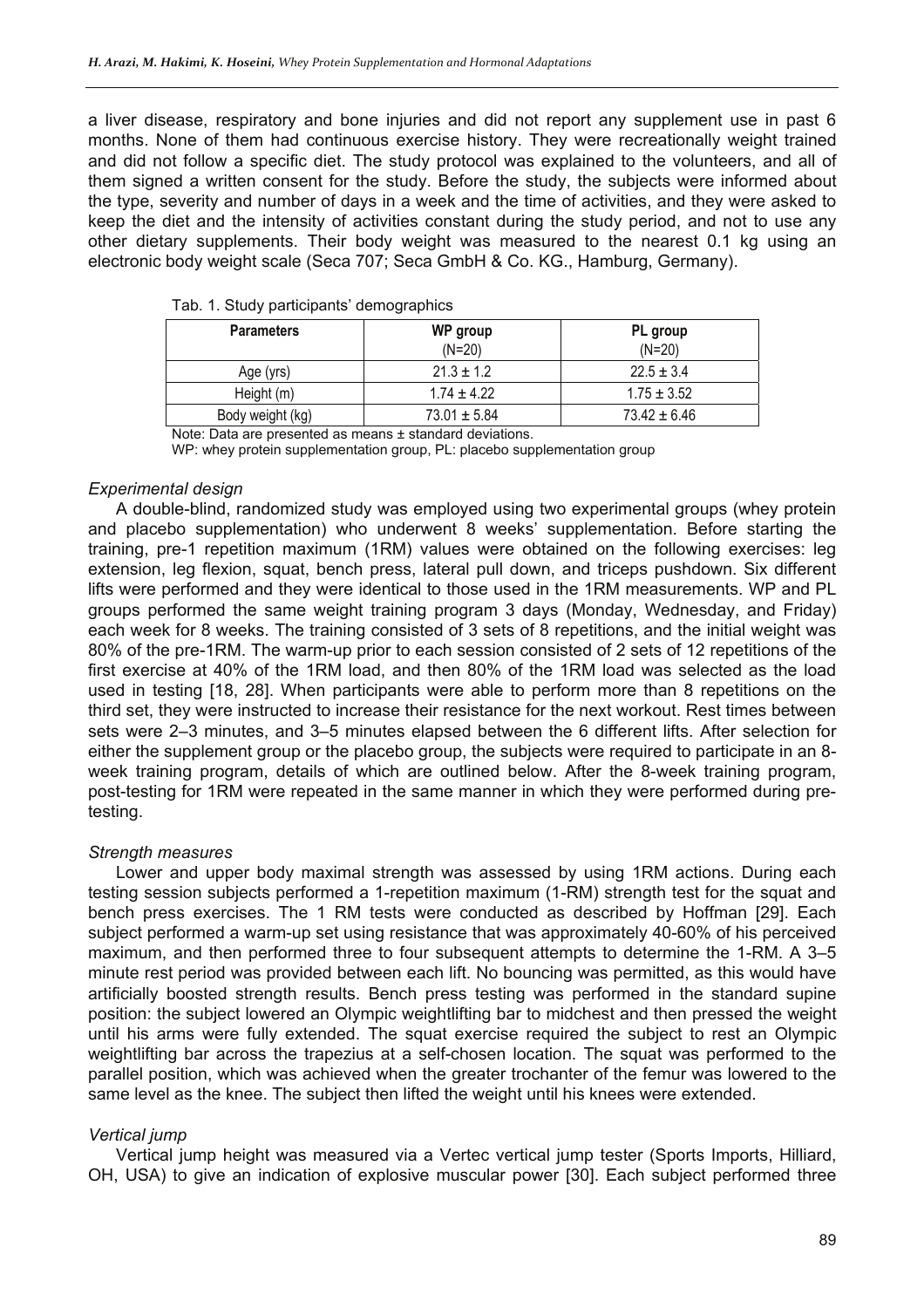trials with one minute of rest in between each jump and the highest jump height was used in the data analysis. The following procedure was used for each subject during data collection. The Vertec was adjusted to match the height of the individual subject by having them stand with their dominant side to the base of the testing device. Their dominant hand was raised and the Vertec was adjusted so that their hand was the appropriate distance away from the marker based on markings on the device itself. At that point, subjects performed a countermovement jump. Arm swings were allowed but no preparatory step was performed.

# *Blood collection and analyses*

The subjects were asked to fast for 10 hours before the study. After the first resistance exercise session, blood samples were drawn from an antecubital forearm vein using a 20-gauge needle and Vacutainers to determine serum testosterone and cortisol concentration. For each subject blood samples were obtained, before and after 8 weeks of supplementation (immediately after the first and the last resistance exercise sessions), in the early morning hours and after a 10-h overnight fast in order to minimize the effects of diurnal hormonal variations. The blood was processed and centrifuged, and the resultant serum was stored at −80°C until analyzed. Serum total testosterone and cortisol were determined in duplicate by using standard RIA procedures and were assayed via ELISA kits obtained from Diagnostic Systems Laboratories (Webster, TX. OH).

# *Supplement schedule*

The whey protein supplement (ultimate nutrition, Farmington Inc, CT, USA) and placebo (the placebo content of the supplement consisted of starch) was in powder form and provided in individual packets. The only permitted supplement was pure whey protein powder containing no additional ingredients. Daily whey protein supplementation was 1.8g/kg/day parceled into three equal dosages to be consumed with each major meal. The contents of each packet were mixed with 500 ml of water. Subjects consumed one drink every morning, the second daily drink following their exercise session and the third daily drink in the evening. On non-training days, the WP and PL groups ingested 1 dose of the WP or PL supplement in the morning and once again in the evening. The subjects consumed the supplements for 8-week.

## *Statistical analyses*

Statistical analyses were performed using the Statistical Package for Social Sciences (SPSS) for Windows software (version 16.0; SPSS Inc.). Descriptive statistics were calculated as the mean and standard deviations (Mean  $\pm$  SD). Changes from baseline were assessed using the paired sample t–test. In addition, PRE – POST comparisons between groups in performance measures were analyzed with independent student's t-tests. The level of significance for this investigation was set at P<0.05.

# **Results**

# *Performance*

Significant increases in strength from PRE occurred for both WP and PL in the 1-RM squat and 1-RM bench press (see Table 2). However, strength comparisons showed that subjects in WP had significantly greater improvement in 1-RM squat and 1-RM bench press strength compared to the PL group.

The mean changes in explosive muscular power performance in WP and PL groups are shown in Table 2. Significant increases in power from PRE occurred for both WP and PL in the vertical jump. However, power comparisons showed that subjects in WP had significantly greater improvement in explosive muscular power performance compared to the PL group.

## *Hormonal adaptations*

A significant increase in blood testosterone from PRE occurred for both WP and PL groups (see Table 2). However, blood testosterone comparisons showed that subjects in WP had significantly greater increase in blood testosterone compared to the PL group.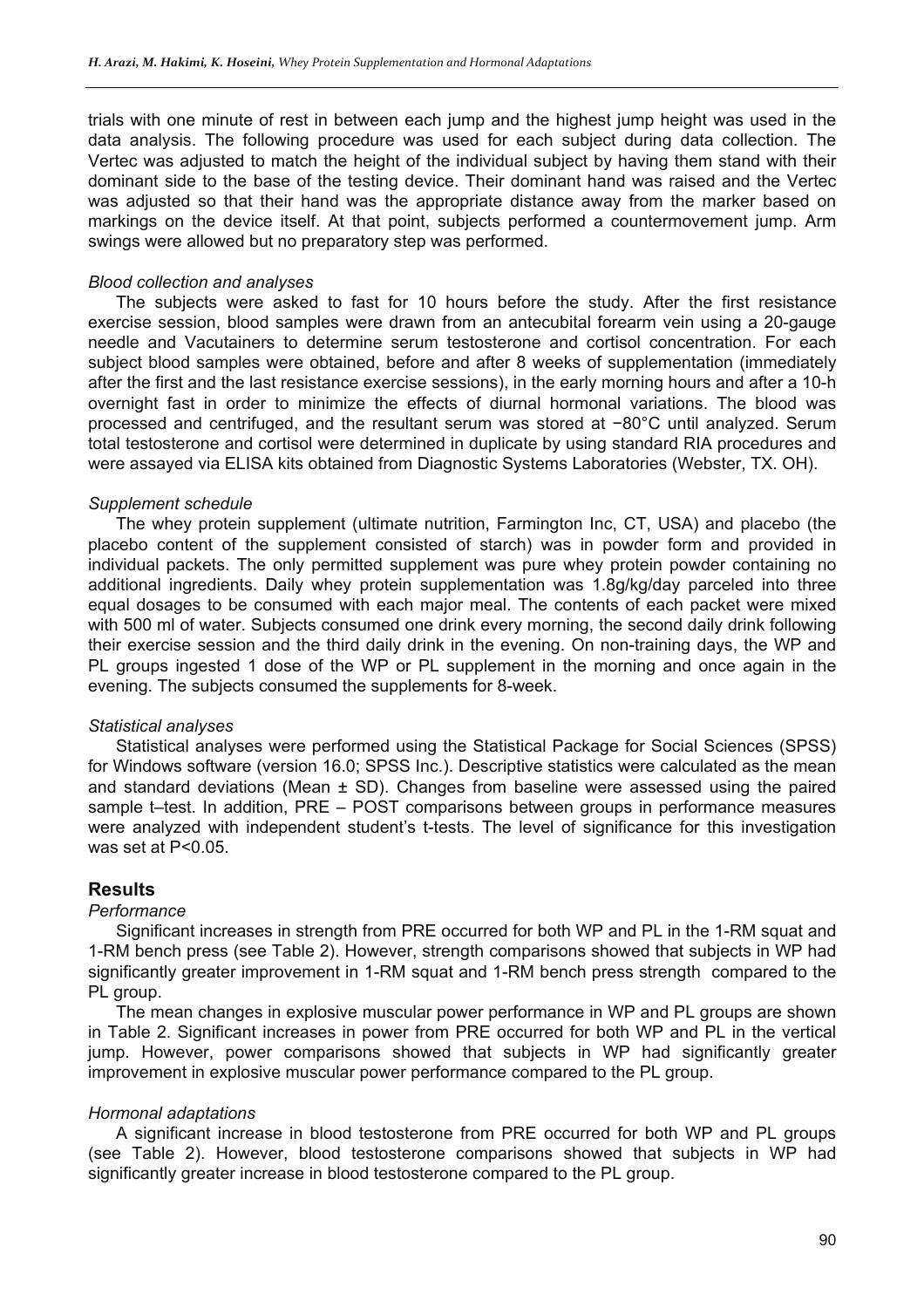A significant decrease in blood cortisol from PRE occurred for both WP and PL groups (see Table 2). However, blood cortisol comparisons showed that subjects in WP had significantly greater decrease in blood cortisol compared to PL group.

In between groups, a significant difference was observed in entire six factors at post-test averages, but not in pre-tests.

## *Body weight*

8 weeks of whey protein supplementation resulted in a significant body weight increase from PRE in both WP and PL groups. However, body weight comparisons showed that subjects in WP had a significantly greater increase in weight (see Table 2).

| Tab. 2. Measures of body weight, strength and hormonal adaptation in the WP (N=20) and PL (N=20) groups |  |  |
|---------------------------------------------------------------------------------------------------------|--|--|
| during the pre and post-supplementation period. Data presented as mean $\pm$ SEM                        |  |  |

|                      | Pre              | Post                               | Pre              | Post              |
|----------------------|------------------|------------------------------------|------------------|-------------------|
|                      |                  | WP                                 | <b>PL</b>        |                   |
| Upper body Strength  | $80 \pm 7.07$    | $87.12 \pm 6.35$ *<br>$\star\star$ | $83.12 \pm 6.53$ | $86.75 \pm 6.54*$ |
| Lower body Strength  | $88.87 \pm 5.87$ | $94.62 \pm 6.45^*$<br>$**$         | $88.37 + 7.87$   | $92.12 \pm 8.59*$ |
| Body weight (kg)     | $73.01 \pm 5.84$ | $75.41 + 6.12*$<br>$**$            | $73.42 + 6.46$   | $73.87 \pm 6.53*$ |
| Vertical Jump (cm)   | $64.11 + 4.12$   | $69.42 \pm 5.14*$<br>$\star\star$  | $66.31 + 6.44$   | $68.62 \pm 7.33*$ |
| Cortisol (mg %)      | $19.13 \pm 2.06$ | $17.77 \pm 2.48*$<br>$\star\star$  | $19.48 \pm 2.08$ | $19.13 \pm 2.03$  |
| Testosterone (ng/ml) | $5.95 \pm 0.32$  | $6.72 \pm 0.24*$<br>$**$           | $6.02 \pm 0.42$  | $6.44 \pm 0.41$   |

WP: whey protein group, PL: placebo group**.** 

\* Significantly different from corresponding to pre training value; **\*\*** Significantly different between WP and PL

## **Discussion**

Resistance training has been shown to increase strength and body weight [31,32]. Resistance training alone stimulates muscle protein metabolism, which can lead to muscle growth and strength increase [9, 33, 34]. To stimulate muscle protein synthesis, however, amino acid availability is important, especially in the first few hours after exercise [35]. Protein supplementation increases muscle protein synthesis without a corresponding increase in protein breakdown, which results in a net positive protein balance, thus allowing for maximal recovery, hypertrophy, and strength gains [35]. "Fast" proteins, such as whey, are characterized by the rapid appearance of their amino acid constituents in the blood and have been shown to elicit strength gains and improve muscle protein balance [34]. The results of this study demonstrated that even though both groups demonstrated significant strength increases over time, the whey protein supplemented (WP) group showed greater improvements in strength when compared to the placebo (PL) group. These findings were similar to the study by Bird et al [36]. This may be attributed to a higher average weekly training volume and intensity seen during the 8-week study for the squat and bench press exercise in WP compared to PL. Interestingly, Kraemer et al. [37] reported no differences in the training volume or intensity in experienced resistance-trained men during several days of protein supplementation. However, they suggested that supplementation for a longer period of time may have resulted in more favorable outcomes. It is thought that protein supplementation can stimulate muscle protein synthesis to counteract the deleterious effects of muscle degradation seen after bouts of resistance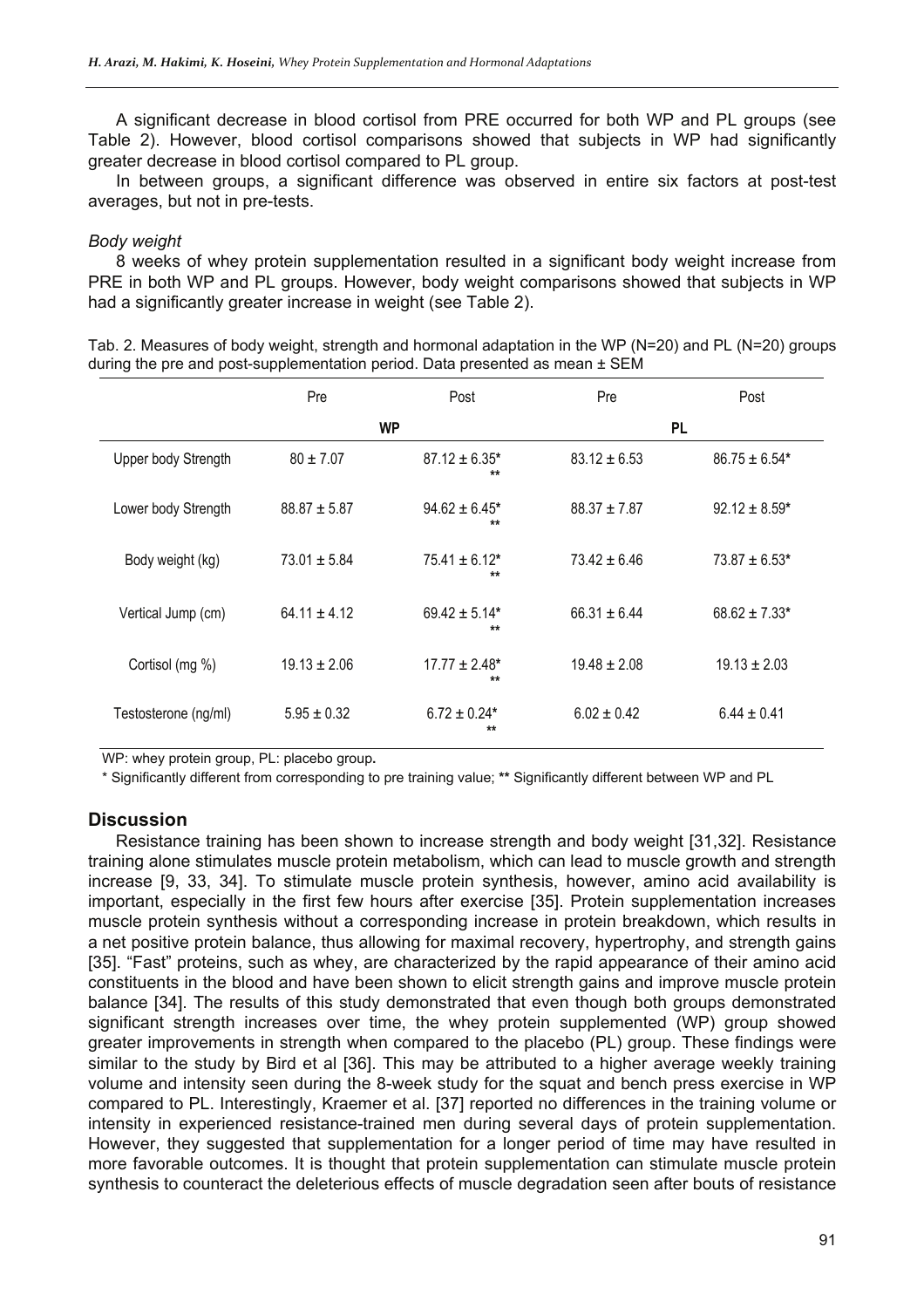exercise [34]. If protein degradation is reduced with a concomitant increase in protein accretion, the resulting effect would generate a greater stimulus for muscle growth and enhanced recovery, potentially resulting in greater strength gains [10,11]. Still, some investigators have shown augmented strength gains from protein supplementation, for example, Coburn et al. [31] randomly assigned adult male subjects to a supplement (20 g whey protein, 6.2 g leucine), carbohydrate placebo (26.2 g maltodextrin), or control group for 8 weeks of unilateral (nondominant limb) leg extension resistance training. Even though the supplement contained similar quantities of whey protein and leucine as the current study, the protein supplemented subjects demonstrated a 30% increase in strength in the trained limb which was significantly higher than the strength increase (22%) achieved by the carbohydrate placebo group. No strength changes were observed in the control group. Similarly, Willoughby et al. [32] compared the effects of a 10 week resistance training program combined with 20 g protein (14 g whey and casein protein, 6 g free (essential and non-essential) amino acids) or 20 g dextrose placebo ingested 1hr before and after exercise on muscular strength in untrained males. Others have reported no effect [38,39].

The vertical jump test is a simple and reliable test that can provide useful information about explosive muscular power and performance characteristics of athletes [30]. Significant changes were seen during the 8-week resistance training program in any of the power performance measures for either group. Although WP has been shown to significantly enhance power performance, these findings were similar to the study by Andersen et al [40] and the study by Buckley et al. [41]. Other studies have shown no significant differences between subjects consuming a protein supplement compared to a placebo [42]. However, neither of those studies used experienced strength/power athletes. It is likely that the lack of specificity between the training program and exercises used to assess power performance in this study was the primary factor that negated any potential effects of the supplement on power assessments.

8 weeks of whey protein supplementation resulted in a significant increase in body weight. However, body weight comparisons showed that subjects in WP had significantly greater increase weight. These findings were similar to the some other studies [18,19,20,21,22,23], although a number of resistance training studies [43] involving supplementation have reported no significant changes in body weight during a 12-week protein supplementation period in experienced resistance trained athletes. Although some studies have demonstrated that protein supplementation in previously untrained adults performing resistance exercise does not provide any benefit in regard to increases in lean body mass [5,6].

Blood concentrations of testosterone stimulate muscle protein accretion [44]. Testosterone also increases protein synthesis by binding to the androgen receptor for the complex to become a transcription factor and thirdly by possibly activating muscle satellite cells, which is important because gene transcription is an initial target for the modulation of protein synthesis [45,46]. Resistance training is associated with significant elevations in anabolic hormones such as testosterone [47]. The results of this study demonstrated a significant increase in blood testosterone from PRE in both WP and PL groups. However, blood testosterone comparisons showed that subjects in WP had a significantly greater increase in blood testosterone compared to the PL group. These findings were similar to the study by Kraemer et al. [36] who reported that untrained men are able to develop an exercise-induced increase in testosterone. Thus increases in anabolic hormones such as testosterone help to enhance protein synthesis in skeletal muscle and to promote muscle growth [48].

Cortisol is an adreno-cortical steroid hormone released into the body from the adrenal cortex in response to stressful physical or psychological stimuli [49]. Resistance training may also have led to an overall reduction [44,50] or similar [24,51] cortisol responses to exercise loading in men. Although the results of this study demonstrated a significant decrease in blood cortisol after supplementation. This improved hormonal response may help to reduce the significant decrease in muscle glycogen that occurs during exercise, and result in an enhanced anabolic environment where muscular adaptations and recovery can occur. Furthermore, protein supplementation increases the availability of amino acids which may result in an increased uptake of amino acids by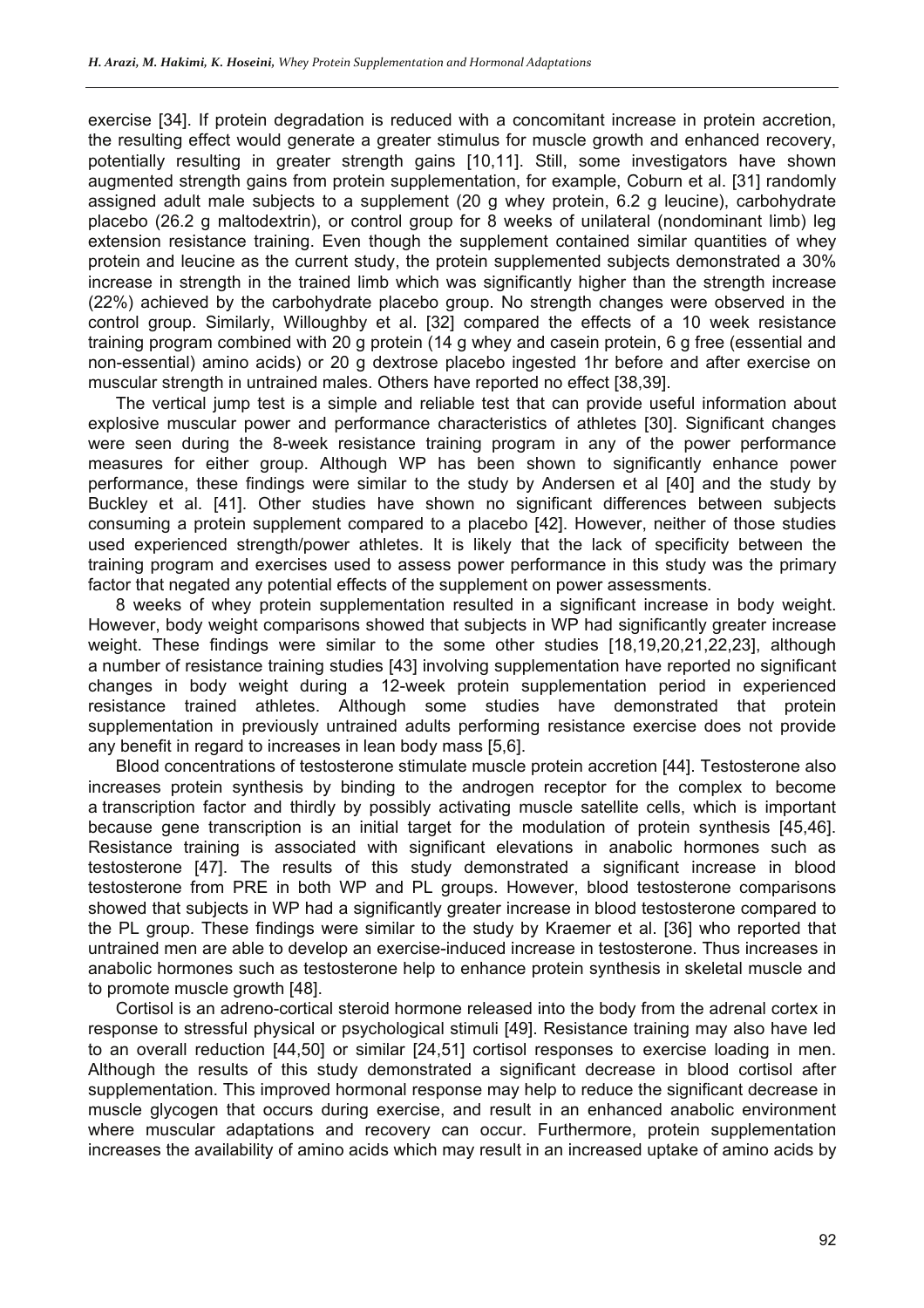the muscle. Increased uptake of amino acids by the muscle enhances net muscle protein balance and improves the anabolic environment [52].

Comparison of our results with other studies is difficult because the magnitude of exercise induced loss in maximal strength or muscle power has not been reported systematically. Also, for most healthy people, a high-protein diet generally is not harmful if followed for a short time, such as three to four months. However, the risks of using a high-protein diet for a long time are still being studied. Several health problems may result if a high-protein diet is followed for an extended period, such as a metabolic disease, a cardiovascular disease, renal dysfunction, bone disorders and a liver disease [53].

# **Conclusion**

In conclusion, the results of this investigation suggested that 8-week resistance training combined with the timed ingestion of whey protein supplementation increase explosive muscular power, body weight and muscle strength (upper and lower body strength) in novice weight trained men. Additionally, the strategic consumption of a daily whey protein supplementation (1.8g/kg/day) parceled into three equal dosages represents a simple but effective strategy that enhances performance during resistance training.

# *Acknowledgements*

*The authors like to thank Mr. Hasan Faraji for contribution in the conduct of these studies and would like to thank all the Guilan University students who assisted in the collection of this data and the subjects who gave us their time.* 

# **References**

- 1. American College of Sports Medicine. Position stand on the appropriate intervention for weight loss and prevention of weight regain for adults. *J Med Sci Exerc* 2001;33(12):2145-2156.
- 2. Schumacher YO, Schmid A, König D, Berg A. Effects of exercise on soluble transferrin receptor and other variables of the iron status. *Br J Sports Med* 2002;36:195-9.
- 3. Nemet D, Wolach B, Eliakim A. Proteins and amino acid supplementation in sports: are they truly necessary? *Isr Med Assoc J* 2005;7:328-32.
- 4. American Dietetic Association, Dietitians of Canada. American College of Sports Medicine. Nutrition and athletic performance. *J Am Dietetic Association* 2000;100:1543-46.
- 5. Candow DG, Chilibeck PD, Facci M, Abeysekara S, Zello GA. Protein supplementation before and after resistance training in older men. *Eur J Appl Physiol* 2006;97:548-556.
- 6. Candow DG, Burke NC, Smith-Palmer T, Burke DG. Effect of whey and soy protein supplementation combined with resistance training in young adults. *Int J Sport Nutr Exerc Metab* 2006;16:233-244.
- 7. Lemon PWR, Tarnopolsky MA, MacDougal JD, Atkinson SA. Protein requirements and muscle mass/strength changes during intensive training in novice bodybuilders. *J Appl Physiol* 1992;73:767-775.
- 8. Phillips S, Shwarcz HP. Evaluation of protein requirements for trained strength athletes. *J Appl Physiol* 1992;73:1986-1995.
- 9. Tipton KD, Elliot TA, Cree MG, et al. Ingestion of casein and whey proteins result in muscle anabolism after resistance exercise. *Med Sci Sport Exerc* 2004;36:2073-2081.
- 10. Kraemer WJ, Ratamess NA, Volek JS, et al. The effects of amino acid supplementation on hormonal responses to overreaching. *Metabolism* 2006;55:282-291.
- 11. Ratamess NA, Kraemer WJ, Volek JS, et al. The effects of amino acid supplementation on muscular performance during resistance training overreaching. *J Strength Cond Res* 2003;17:250-258.
- 12. Williams M. Dietary supplements and sports performance: amino acids. *J Int Soc Sport Nutr* 2005;2:63-67.
- 13. Tarnopolsky MA, Atkinson SA, MacDougal JD, Chesley A, Phillips S, Shwarcz HP. Evaluation of protein requirements for trained strength athletes. *J Appl Physiol* 1992;73:1986-1995.
- 14. American Dietetic Association, Dietitians of Canada and the American College of Sports Medicine. Position stand: Nutrition and athletic performance. *Med Sci Sport Exer*. 2000; 32, 2130-2145.
- 15. Bird, S.P., Tarpenning, K.M. and Marino, F.E. Independent and combined effects of liquid carbohydrate/essential amino acid ingestion on hormonal and muscular adaptations following resistance training in untrained men. Eur J Appl Physiol. 2006; 97, 225-238.
- 16. Volek, J.S., Kraemer, W.J., Bush, J.A., Incledon, T. and Boetes, M. Testosterone and cortisol in relationship to dietary nutrients and resistance exercise. J Appl Physiol. 1997; 82, 49-54.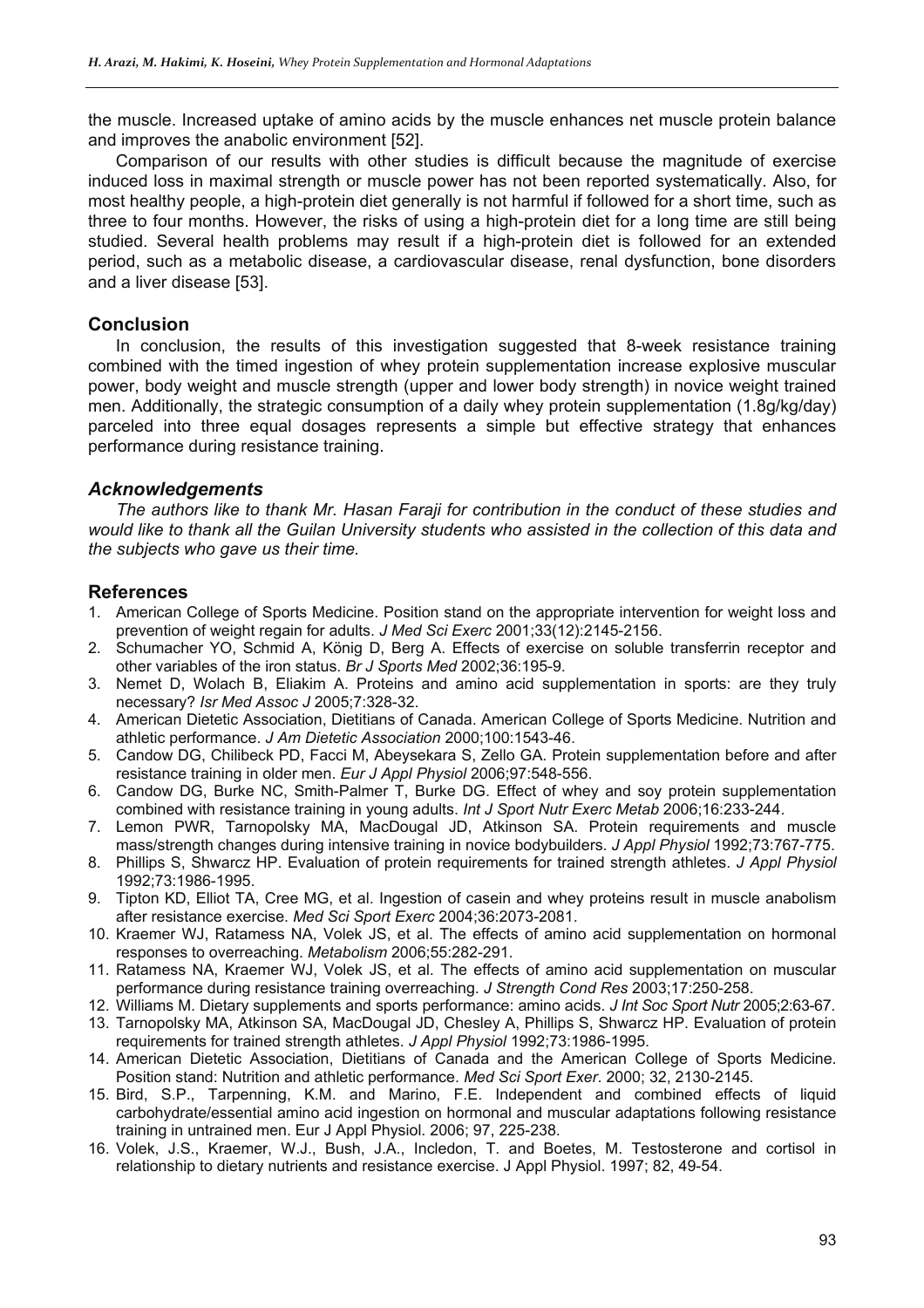- 17. Kraemer, W.J., Volek, J.S., Bush, J.A., Putukian, M. and Sebastianelli, W.J. Hormonal responses to consecutive days of heavy resistance exercise with or without nutritional supplementation. J Appl Physiol. 1998; 85, 1544-1555.
- 18. Burke DG, Chilibeck PD, Davidson KS, Candow DG, Farthing J, Smith-Palmer T. The effect of whey protein supplementation with and without creatine monohydrate combined with resistance training on lean tissue mass and muscle strength. Int J Sport Nutr Exer Metab. 2001; 11: 349-64.
- 19. Cribb PJ, Williams AD, Stathis CG et al. Effects of whey isolate, creatine, and resistance training on muscle hypertrophy. *Med Sci Sport Exer*. 2007; 39: 298-307.
- 20. Cribb, PJ, Williams AD, Hayes A, Carey MF. The effect of whey isolate on strength, body composition and plasma glutamine. *Int J Sports Nutr Exer Metab*. 2006; 16: 494-509.
- 21. Lands LC, Grey VL, Smountas AA. Effect of supplementation with a cysteine donor on muscular performance. J Appl Physiol. 1999; 87: 1381-1385.
- 22. Bouthegourd JJ, Roseau SM, Makarios-Lahham L et al. A preexercise lactalbumin-enriched whey protein meal preserves lipid oxidation and decreases adiposity in rats. Am J Physiol. 2002; 283: E565- E572.
- 23. Morifuji M, Sakai K, Sanbongi C, Sugiura K. Dietary whey protein downregulates fatty acid synthesis in the liver, but upregulates it in skeletal muscle of exercise-trained rats. Nutrition. 2005; 21: 1052-1058.
- 24. Ahtiainen JP, Pakarinen A, Alen M, Kraemer WJ, Hakkinen K, Short vs, Long rest period between the sets in hypertrophic resistance training: inXuence on muscle strength, size, and hormonal adaptations in trained men. J Strength Cond Res. 2005; 19:572–582.
- 25. Hickson RC, Hidaka K, Foster C, Falduto MT, Chatterton RT Jr. Successive time courses of strength development and steroid hormone responses to heavy-resistance training. J Appl Physiol. 1994; 76:663– 670.
- 26. Kraemer WJ, Ha¨kkinen K, Newton RU et al. Effects of heavy resistance training on hormonal response patterns in younger vs. older men. J Appl Physiol. 1999; 87: 982–992.
- 27. McCall GE, Byrnes WC, Fleck SJ, Dickinson A, Kraemer WJ. Acute and chronic hormonal responses to resistance training designed to promote muscle hypertrophy. Can J Appl Physiol. 1999; 24:96–107.
- 28. Mayhew JL, Ball TE, Arnold TE, Bowen JC. Relative muscular endurance as a predictor of bench press strength in college men and women. J Strength Cond Res. 1992; 6: 200-6.
- 29. Hoffman, J.R. Norms for fitness, performance and health. Champaign, Ill: Human Kinetics.2006.
- 30. Canavan, P.K. and Vescovi J.D. Evaluation of power prediction equations: peak vertical jumping power in women. *Med Sci Sport Exer*. 2004; 36, 1589-1593.
- 31. Coburn JW, Housh DJ, Housh TJ, Malek MH, Beck TW, Cramer JT et al. Effects of leucine and whey protein supplementation during eight weeks of unilateral resistance training. J Strength Cond Res. 2006; 20(2):284-91.
- 32. Willoughby DS, Stout JR, and Wilborn CD. Effects of resistance training and protein plus amino acid supplementation on muscle anabolism, mass, and strength. Amino Acids. 2007; 32(4):467-77.
- 33. Borsheim E, Tipton KD, Wolf SE, Wolfe RR. Essential amino acids and muscle protein recovery from resistance exercise. Am J Physiol Endocrinol Metab. 2002; 283(4):E648-657.
- 34. Tipton KD, Elliott TA, Cree MG, Wolf SE, Sanford AP, Wolfe RR. Ingestion of casein and whey proteins result in muscle anabolism after resistance exercise. Med Sci Sport Exer. 2004; 36(12):2073-81.
- 35. Tipton KD and Wolfe RR. Exercise-induced changes in protein metabolism. Acta Physiol Scand. 1998; 162(3):377-87.
- 36. Tipton KD, Ferrando AA, Phillips SM, Doyle D, Wolfe RR. Postexercise net protein synthesis in human muscle from orally administered amino acids. Am J Physiol. 1999; 276(4 Pt 1):E628-34.
- 37. Kraemer WJ, Volek JS, Bush JA, Putukian M, Sebastianelli WJ. Hormonal responses to consecutive days of heavy resistance exercise with or without nutritional supplementation. *J Appl Physiol* 1998;85: 1544-1555.
- 38. Chromiak JA, Smedley B, Carpenter W, et al. Effect of a 10-week strength training program and recovery drink on body composition, muscular strength and endurance, and anaerobic power and capacity. *Nutrition* 2004;20:420- 427.
- 39. Rankin JW, Goldman LP, Puglisi MJ, Nickols-Richardson SM, Earthman CP, Gwazdauskas FC. Effect of postexercise supplement consumption on adaptations to resistance training. *J Am College Nutr* 2004;23: 322-330.
- 40. Andersen LL, Tufekovic G, Zebis MK, et al. The effect of resistance training combined with timed ingestion of protein on muscle fiber size and muscle strength. *Metabolism* 2005;54:151-156.
- 41. Buckley JD, Brinkworth GD, Abbott MJ. Effect of bovine colostrum on anaerobic exercise performance and plasma IGF-I. *J Sport Sci* 2003;21:577-588.